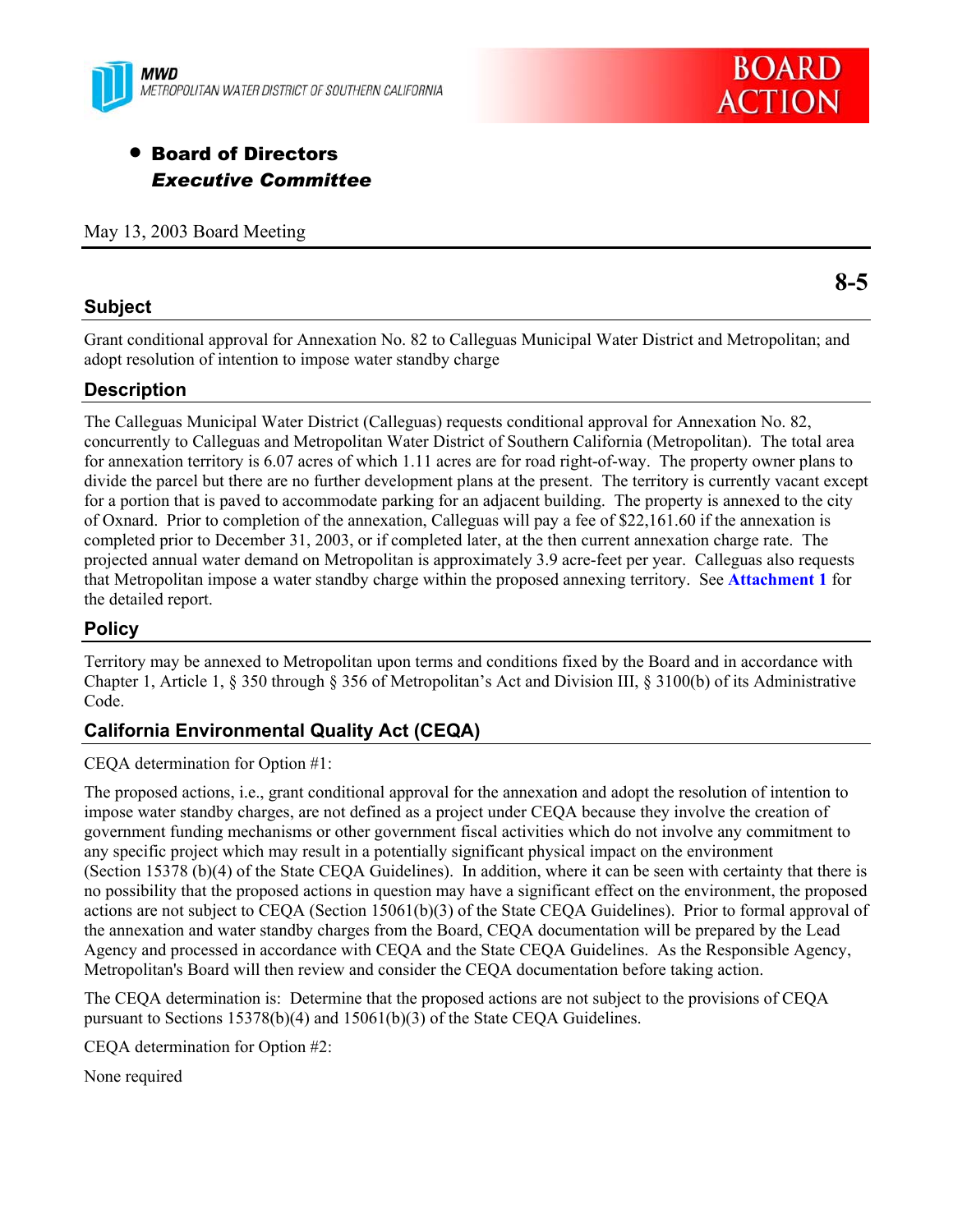### **Board Options/Fiscal Impacts**

#### **Option #1**

### Adopt the CEQA determination and

- a. Grant conditional approval for Annexation No. 82, concurrently to Calleguas and Metropolitan, conditioned upon receipt in full of annexation fee of \$22,161.60 to Metropolitan if completed by December 31, 2003, or if completed later, at the then current annexation charge rate (**Attachment 1**);
- b. Approve Calleguas' proposed Plan for Implementing Water Use Efficiency Guidelines (**Attachment 2**); and
- c. Adopt the resolution of intention to impose water standby charge within the proposed annexation territory, substantially in the form of **Attachment 3**.

**Fiscal Impact:** Receipt of annexation fee of \$22,161.60, and water sales revenue from newly annexed territory.

#### **Option #2**

Decline Annexation No. 82. **Fiscal Impact:** Unrealized annexation fees and water sales revenue from non-annexed territory.

### **Staff Recommendation**

Option #1

4/15/2003 *Roy L. Wolfe Date*

*Manager, Corporate Resources* 

4/15/2003 *Ronald R. Gastelum Date*

*Chief Executive Officer* 

**Attachment 1 – Detailed Report for Calleguas Annexation No. 82** 

**Attachment 2 – Plan for Implementing Water Use Efficiency Guidelines** 

**Attachment 3 – Resolution of Intention to Impose Water Standby Charges**  BLA #2214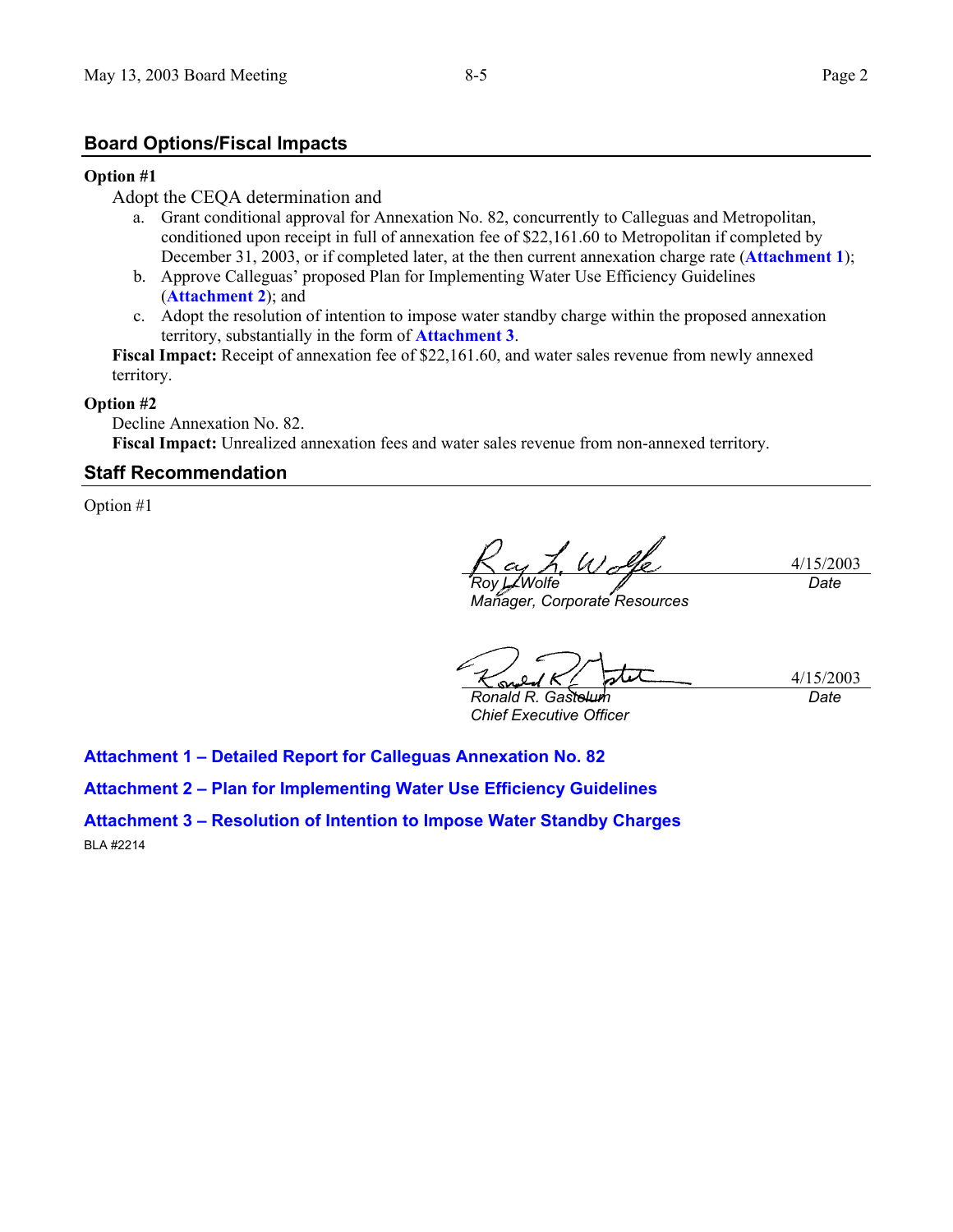## **Detailed Report**

### **Calleguas Annexation No. 82**

The Calleguas Municipal Water District (Calleguas) requested conditional approval for Annexation No. 82, concurrently to Metropolitan Water District of Southern California (Metropolitan) and Calleguas. The 6.07-acre annexation territory, shown on the attached legal description and map, is located on the north side of East Fifth Street between Patterson Road and Victoria Avenue in the city of Oxnard. The property owner plans to divide the parcel but there are no further development plans at the present. The territory is currently vacant except for a portion that is paved to accommodate parking for an adjacent building. The total estimated water demand for this project is approximately 7 acre-feet per year (AFY), of which 44 percent will come from local sources, and 56 percent, or approximately 3.9 AFY, will come from Metropolitan through Calleguas.

Pursuant to Section 3107 of Metropolitan's Administrative Code, Calleguas has submitted an acceptable Plan for Implementing Water Use Efficiency Guidelines for this project (Attachment 2).

The annexation charge has been calculated pursuant to Section 3300 of Metropolitan's Administrative Code. Utilizing the current rate of \$3,460 per net acre and the sum of \$5,000 for processing costs, the annexation charge is \$22,161.60, if completed by December 31, 2003. The \$5,000 processing charge has already been paid. If the annexation is completed after December 31, 2003, the annexation will be calculated based on the then current charge.

Completion of this annexation will be subject to such terms and conditions as may be fixed by the Board in granting final consent to such annexation. Calleguas has requested that Metropolitan impose water standby charges within the annexation territory at the rate of \$9.58 per acre or per parcel of less than one acre, which is the rate water standby charges are presently levied in other portions of Calleguas. Under the requirements of Article XIII D of the California Constitution (Proposition 218), such charges must be treated as new assessments, subject to approval by the property owners in the area to be annexed through mailed ballot proceedings. Attachment 3 is the form of resolution of intention to impose water standby charges which, if adopted by the Board, will authorize the Executive Secretary to mail notices to the property owners. The notices to property owners will include ballots which the property owners will be asked to mark and return. Ballots will be tabulated at a public hearing on the assessments scheduled to commence on July 8, 2003, or such other date as the Board shall determine. Unless a majority of those ballots received from property owners, weighted according to the proportionate obligation of each property, protest the charges, imposition of the water standby charges in the annexed area may be considered by the Board concurrently with final approval of annexation.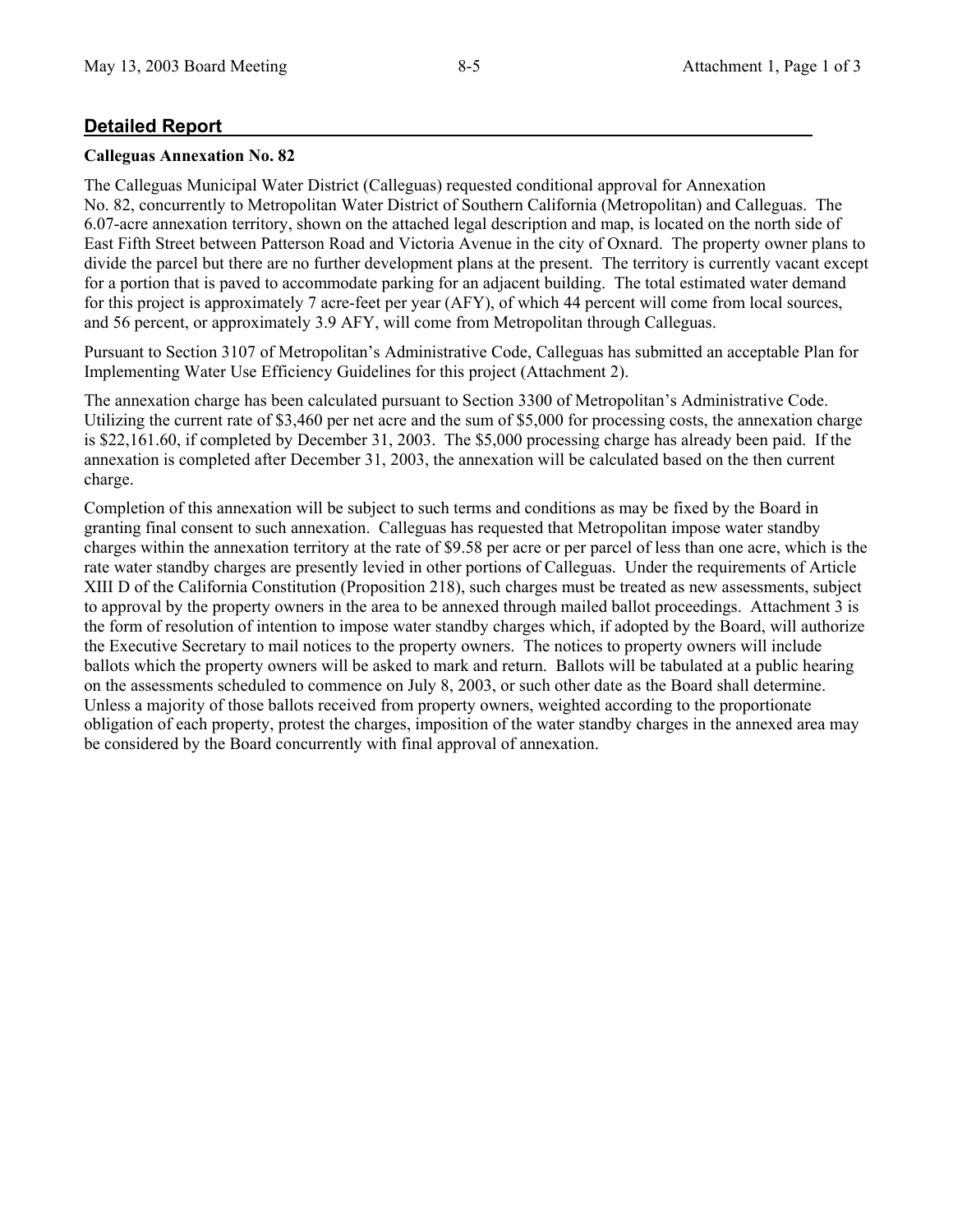# **CALLEGUAS MUNICIPAL WATER DISTRICT ANNEXATION AIRPORT COMMERCE** (ANNEXATION NO. 82)

Those portions of Parcel 1 and West Fifth Street, 110.00 feet wide, in the City of Oxnard, County of Ventura, State of California, as said Parcel 1 and West Fifth Street are shown on Parcel Map No. 82-15, recorded in the office of the County Recorder of said County in Book 40, Pages 70 and 71 of Parcel Maps, described as follows:

Beginning at the intersection of the southerly prolongation of the west line of said Parcel 1 and the south line of said West Fifth Street, said intersection being the southerly terminus of the 3rd course of Parcel No. 3 of Annexation No. 21 to the Calleguas Municipal Water District, as shown and described in the Certificate of Completion recorded in the office of said County Recorder on March 24, 1982, as Document No. 028497 of Official Records; thence, along the existing boundary of said Calleguas Municipal Water District by the following three courses:

- North 00°00'16" East 599.90 feet along said prolongation and west line to the north 1st line of said Parcel 1; thence, along said north line.
- 2nd North 89°59'49" East 440.98 feet to the east line of Lot 110 of the Patterson Ranch Subdivision, as said east line is shown on said Parcel Map No. 82-15; thence, along said east line and the southerly prolongation thereof.
- 3rd South 00°00'16" West 599.90 feet to the said south line of said West Fifth Street; thence, along said south line,
- 4th South 89°59'49" West 440.98 feet to the point of beginning.

6.07 Acres - Gross Area -1.11 Acres - Net Area 4.96 Acres - Net Area

| <b>REVIEWED BY</b>                                               |
|------------------------------------------------------------------|
| THE METROPOLITAN WATER                                           |
|                                                                  |
| DISTRICT OF SOUTHERN CALIFORNIA<br>RIGHT OF WAY ENGINEERING TEAM |
| DATE: $3 - 13 - 2003$                                            |

2002-23 LEG.doc ~ December 26, 2002

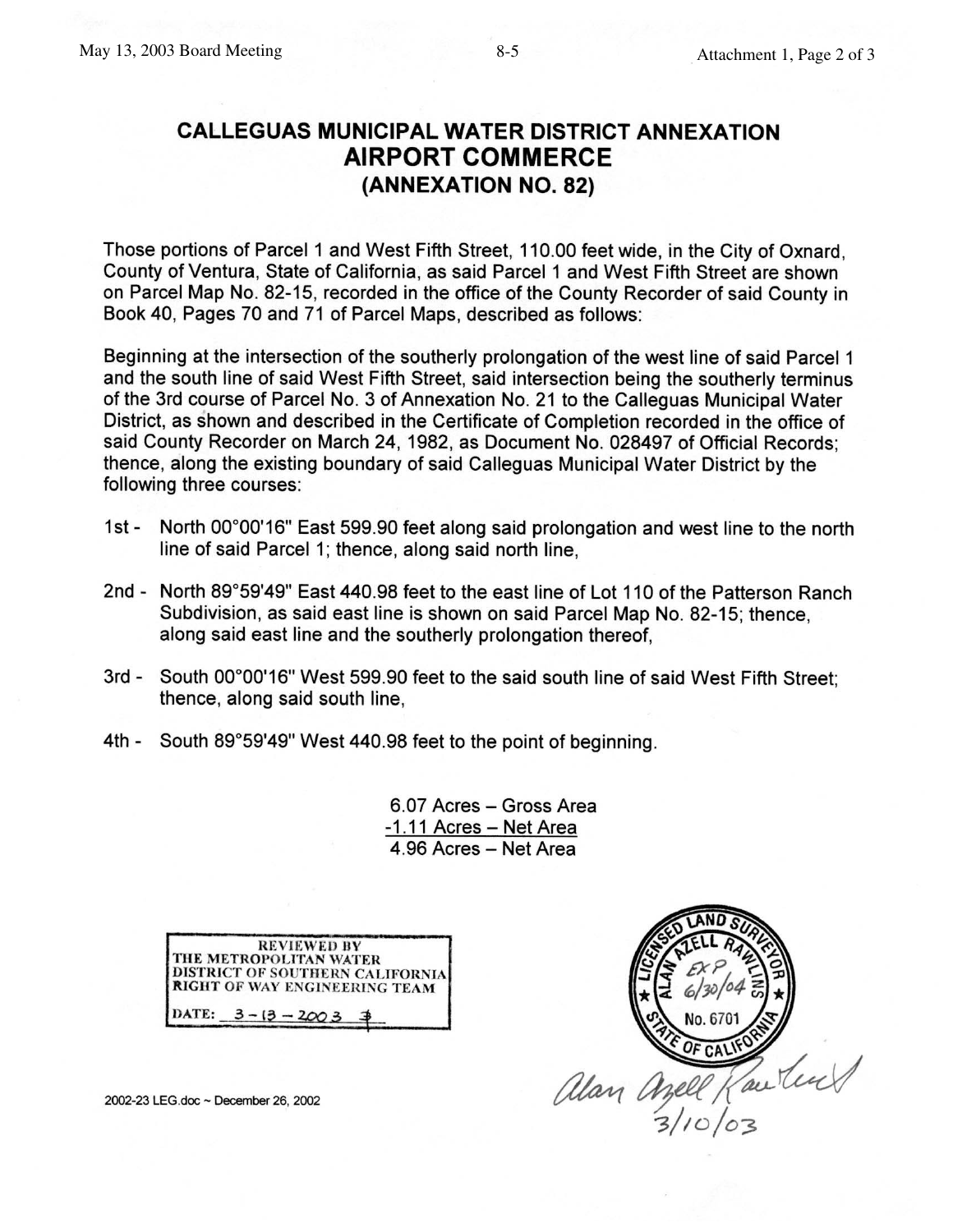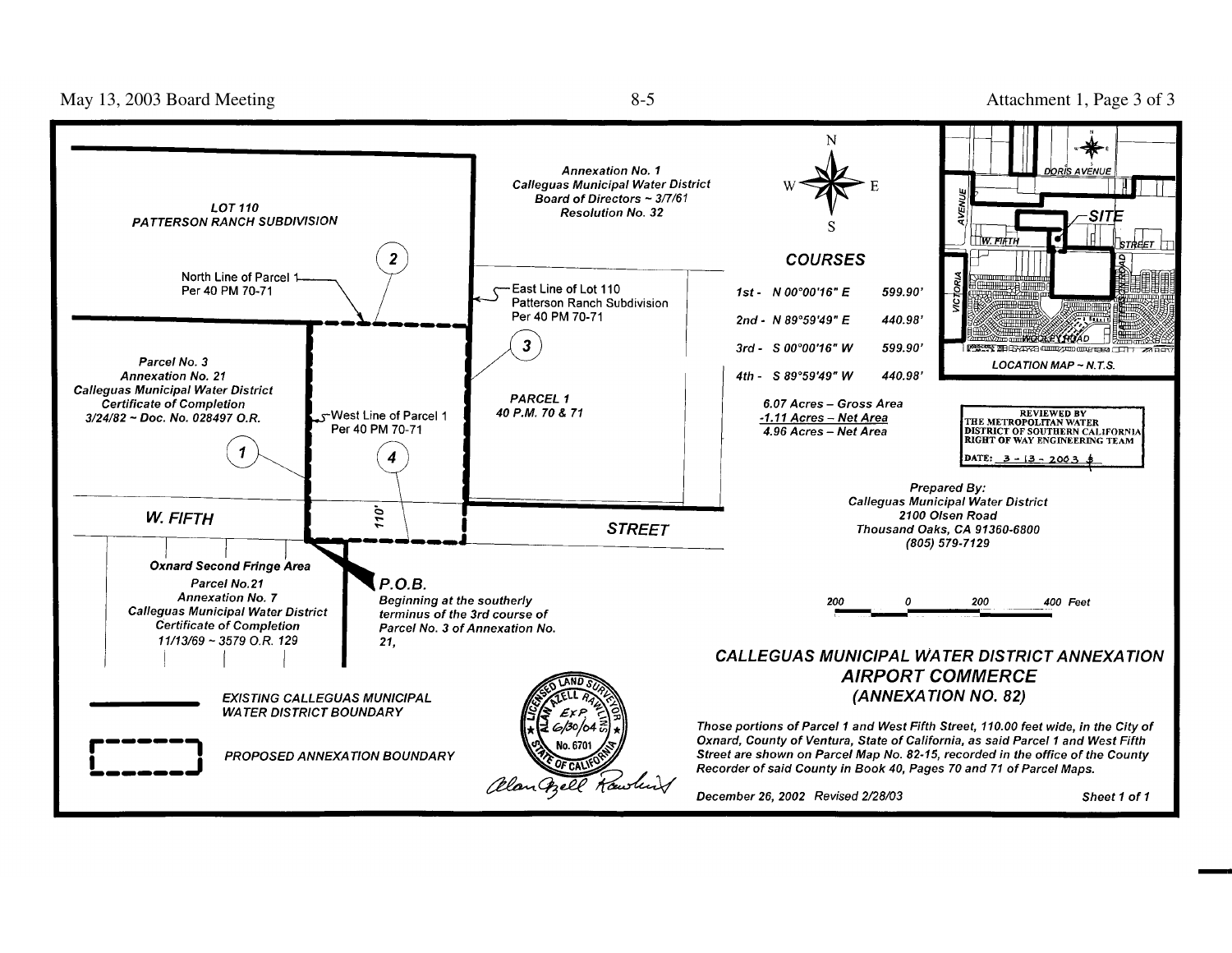### **IMPLEMENTATION PLAN**

### WATER USE EFFICIENCY GUIDELINES FOR ANNEXATION NO. 82 (F&A AIRPORT COMMERCE CENTER, LTD.) TO THE CALLEGUAS MUNICIPAL WATER DISTRICT AND TO THE METERPOLITAN WATER DISTRICT OF SOUTHERN CALIFORNIA

#### GENERAL DISCRIPTION OF ANNEXING AREA:

The territory proposed for annexation consists of one 4.96-acre parcel on the north side of West Fifth Street west of Patterson Road in Oxnard together with 1.11 acres of adjacent public road. Presently the parcel is part of an island within Calleguas Municipal Water District surrounded by previously annexed land. The land is vacant and zoned M-1 PD (Manufacturing Planned Development). Currently there is no proposed development. The property owner plans to sell the vacant lot as soon as the entitlement process can be completed.

#### **Estimated Annual Water Usage:**

Potable water will be supplied by the City of Oxnard. Annual water demand after development is estimated at 7.0 acre feet. Presently, the City of Oxnard blends water provided by other sources with that supplied by Calleguas. At the present blend ratio, Calleguas and MWD would provide 56% of the annual demand, or 3.9 acre-feet.

Peak daily demand is estimated at one and one-half times average daily demand, or 1,253 cubic feet per-day. Calleguas will meet the peak daily demand of approximately 702 cubic feet using the Springville Reservoir and Lake Bard.

#### PEAK WATER USAGE

#### Lake Bard Reservoir

Calleguas owns and operates Lake Bard reservoir, which has a capacity of 10,500 acre-feet of water. Calleguas' system sets flow based on past system averages for its service area from MWD for a given 24-hour period and meets peek daily water demands from Lake Bard.

#### Ground Water Conjunctive Use.

In conjunction with MWD, Calleguas is currently developing the first 17 of 30 dual purpose, injection extraction wells that will be installed within the North Las Posas Groundwater Basin. Each well is designed to inject an estimated 1,000 acre-feet of pre-treated water during the winter months for storage, which will be extracted during emergency drought of summer months, when imported supplies may be limited.

The cities of Camarillo and Oxnard and the Camrosa Water District, Ventura County Water Works Districts #1 and #19, Zone Mutual Water Company and Berlywood Heights Mutual Water Company have also participated in groundwater storage programs which allow for storage of water during periods when excess water is available and subsequent extraction during times of shortage.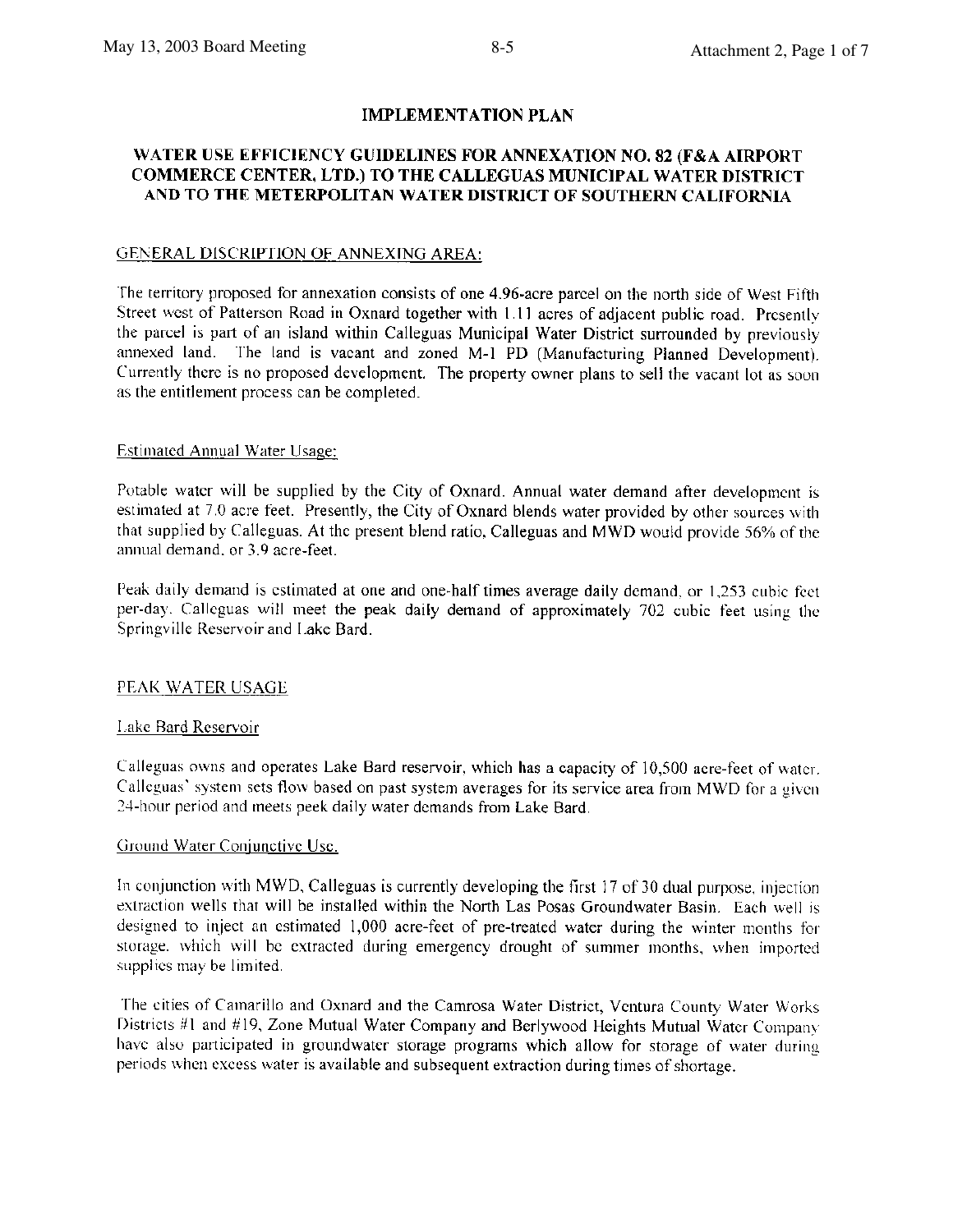### Peaking

In 1982, Calleguas revised Ordinance No. 12 (water service) to penalize its purveyors for peaking off Calleguas' system. In 1987, Calleguas included a penalty based on low flow. Both penalties were imposed to direct purveyors to their responsibility to increase water storage within their service areas.

Calleguas Resolution No. 1379 added the Capacity Reservation Charge to Ordinance No. 12 effective January 1, 2003. The charge is a further incentive for purveyors to reduce peaking off the Calleguas system.

### Local Area Water Management

Water demands and peaking from the MWD/Calleguas system can be additionally managed through the interconnection systems of Calleguas' purveyors who extract water from the local ground water basin within Calleguas' service area. In the event of a curtailment or interruption of imported water supplies. Calleguas would be able to request its purveyors to increase groundwater production.

The Calleguas distribution system has the ability to increase water deliveries from several sources to offset peaking within the overall District:

- 1. District delivery from the United Water Conservation District.
- 2. Groundwater extraction from the upper Oxnard aquifer.
- 3. Groundwater extraction from the Fox Canyon aquifer.
- 4. Drawing from Calleguas' 18mg terminal storage in Springville Reservoir.

### **WATER CONSERVATION**

Additional water demands placed on MWD will be minimized by incorporating the following conservation measures:

### Calleguas Municipal Water District

Calleguas, in conjunction with the Metropolitan Water District of Southern California, offers a variety of conservation programs. These programs are designed to satisfy the Best Management Practices referred to by the California Urban Water Conservation council in its Memorandum of Understanding, to which Calleguas and Metropolitan are signatories.

Urban water conservation programs include: school education, low consumption plumbing retrofits. public information, landscape maintenance, commercial, industrial, institutional surveys. Additionally, Calleguas provides literature and shower heads, upon request, for distribution by its purveyors.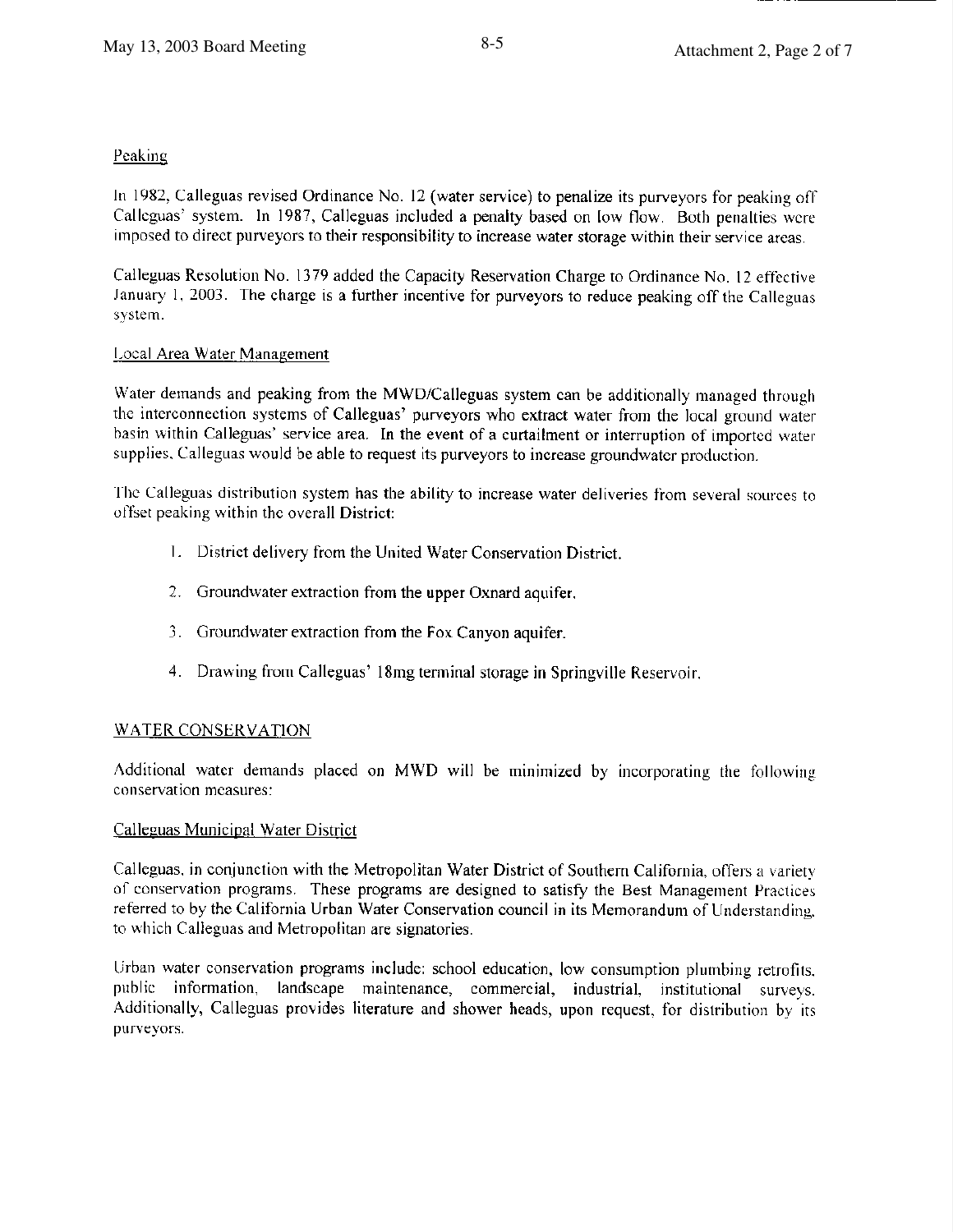# Annexing Area

The City of Oxnard has developed several conservation measures, which apply within the City and to lands annexed to the City. Through the Building Department it enforces regulations pertaining to the installation of ultra-low flush toilets (1.6 gallons per flush) and water conserving fixtures  $(2 \frac{1}{2})$ gallons per minute) for all new construction, redevelopment and rehabilitation projects.

At the time this annexation is developed, the following will be required:

- 1. Maximize use of drought tolerant landscape materials. There will be minimal landscaping.
- 3. Monitoring of site landscape water use by installing sensors capable of overriding irrigation timers.

## USE OF RECLAIMED WATER

## Calleguas

The Board of Directors of Calleguas adopted Resolution No. 773 promoting the use of reclaimed wastewater supplies within the District. Calleguas requires that its purveyors develop the use of reclaimed wastewater for green belts and large turf irrigation. At present, approximately 869 AFY of reclaimed wastewater is sold to golf courses with Calleguas' service area with and additional 1.500 AFY to be made available in the next two years.

## Annexing Area

The City of Oxnard's Wastewater Treatment Plant is not presently used for water reclamation and reuse. The City Council has directed that water reclamation and reuse be a priority of the City. When such supplies exist, a dual distribution system shall be constructed in the annexation area to accommodate such supplies. No large landscaped areas or water features are to be installed in the annexed area, which is less then one acre in size. Uses for which non-potable water is practical will be required to use groundwater, reclaimed water or other non-potable supplies. Reclaimed wastewater and other non-potable supplies shall be used for industrial processes and other suitable uses.

# WATER DELIVERY CURTAILMENT

# Calleguas Municipal Water District

Calleguas already has the ability to sustain more then a seven-day interruption of water delivery service and this annexation will not oversubscribe that ability.

Calleguas has an integrated water delivery system that allows all areas in its service area to receive water from two alternative sources of water. The main source is from MWD via Jensen Treatment Plant and distribution system.

In addition to Lake Bard, Calleguas has ten reservoirs with a combined storage capacity of 63 million gallons. The North Las Posas Basin Aquifer Storage and Recovery Program will provide over 300,000 acre-feet of storage. Several of Calleguas' purveyors extract water from local groundwater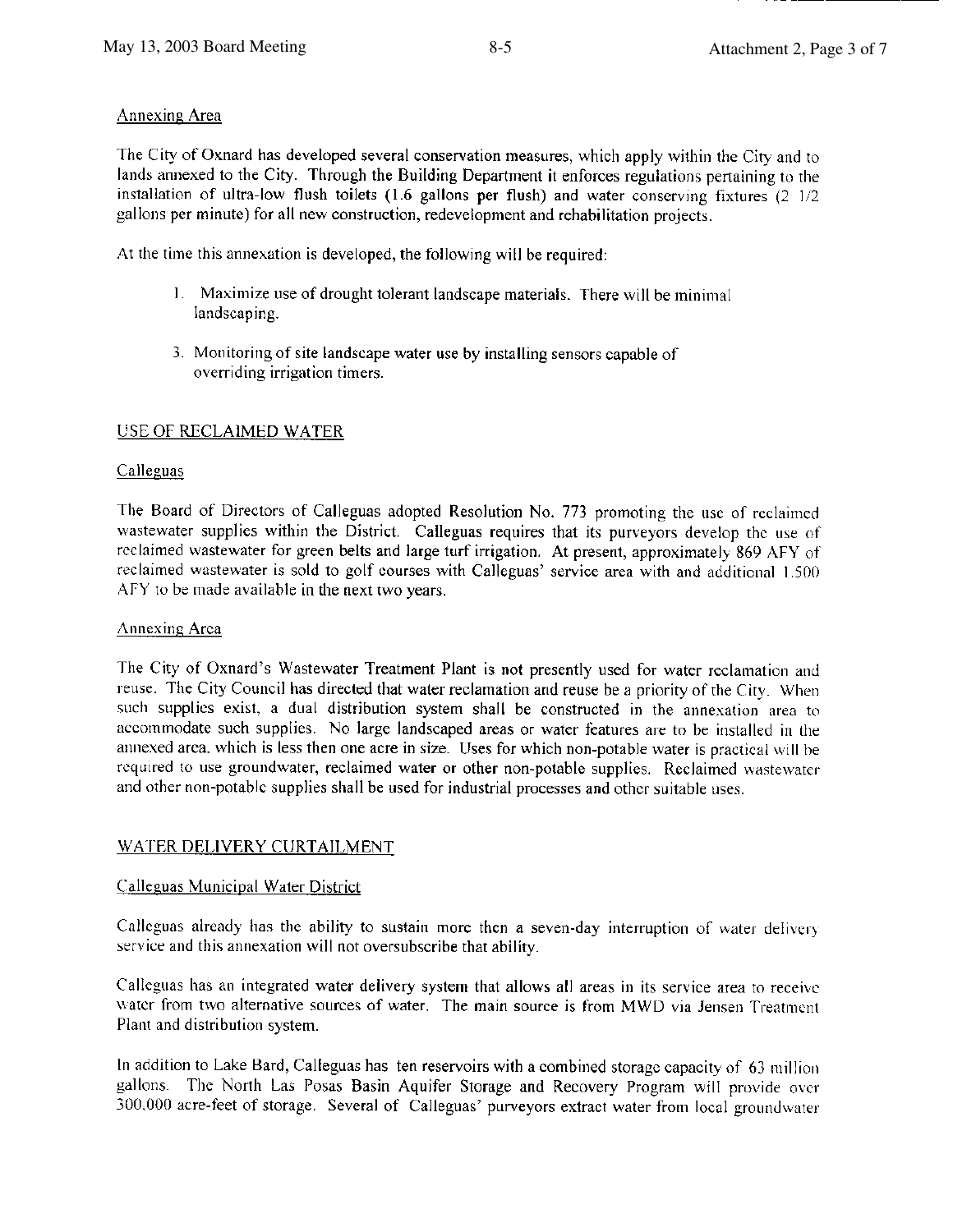basins within Calleguas' service area. In the event of an emergency curtailment of water from MWD for any reason, the District could impose a water-rationing plan and request its purveyors to increase their groundwater production to extent the Districts' reservoir for other areas that do not have groundwater supplies.

## Annexing Area:

The City of Oxnard, as purveyor of Calleguas water, is subject to the conservation measures detailed above. The City of Oxnard is located within that portion of Calleguas, which has access to alternate sources of supply through purchase from United Water Conservation District.

## CAPITAL CONSTRUCTION CHARGES

In 1980, Calleguas imposed a Capital Construction Charge for all new development within its service area. The charge was established to raise funds necessary to build additional facilities required for expansion of Calleguas service area. Additionally, a component of Calleguas' water rate is designed to provide funds for the District's capital improvement program. Calleguas' Master Plan approved by its Board of Directors identifies the facilities that will be constructed to meet its future demands.

## URBAN CONSERVATION BEST MANAGEMENT PRACTICES

To the extent practicable to do so, within the limits of its authority and jurisdiction, Calleguas intends to apply to Urban Conservation Best Management Practices as set forth in Attachment "A" to this Implementation Plan.

# WATER USE EFFICIENCY GUIDELINES

To the extent practicable, the owners of the parcel proposed for annexation agree to comply with Water Use Efficiency Guidelines of MWD and Calleguas as set forth in Attachment "B" to this Implementation Plan.

# DUAL DISTRIBUTION SYSTEM

To the extent practicable, the local water purveyors and the owner to the parcel to be annexed shall comply with the following:

Reclaimed wastewater or other non-potable water shall be used on all golf courses, decorative lakes, and other landscape areas exceeding one acre including multi-family complexes, commercial and industrial developments and similar areas. Reclaimed wastewater or other non-potable supplies shall be used for industrial processes and other suitable uses. If such supplies do not presently exist, a dual distribution system shall be constructed to accommodate such supplies when they become available in the future.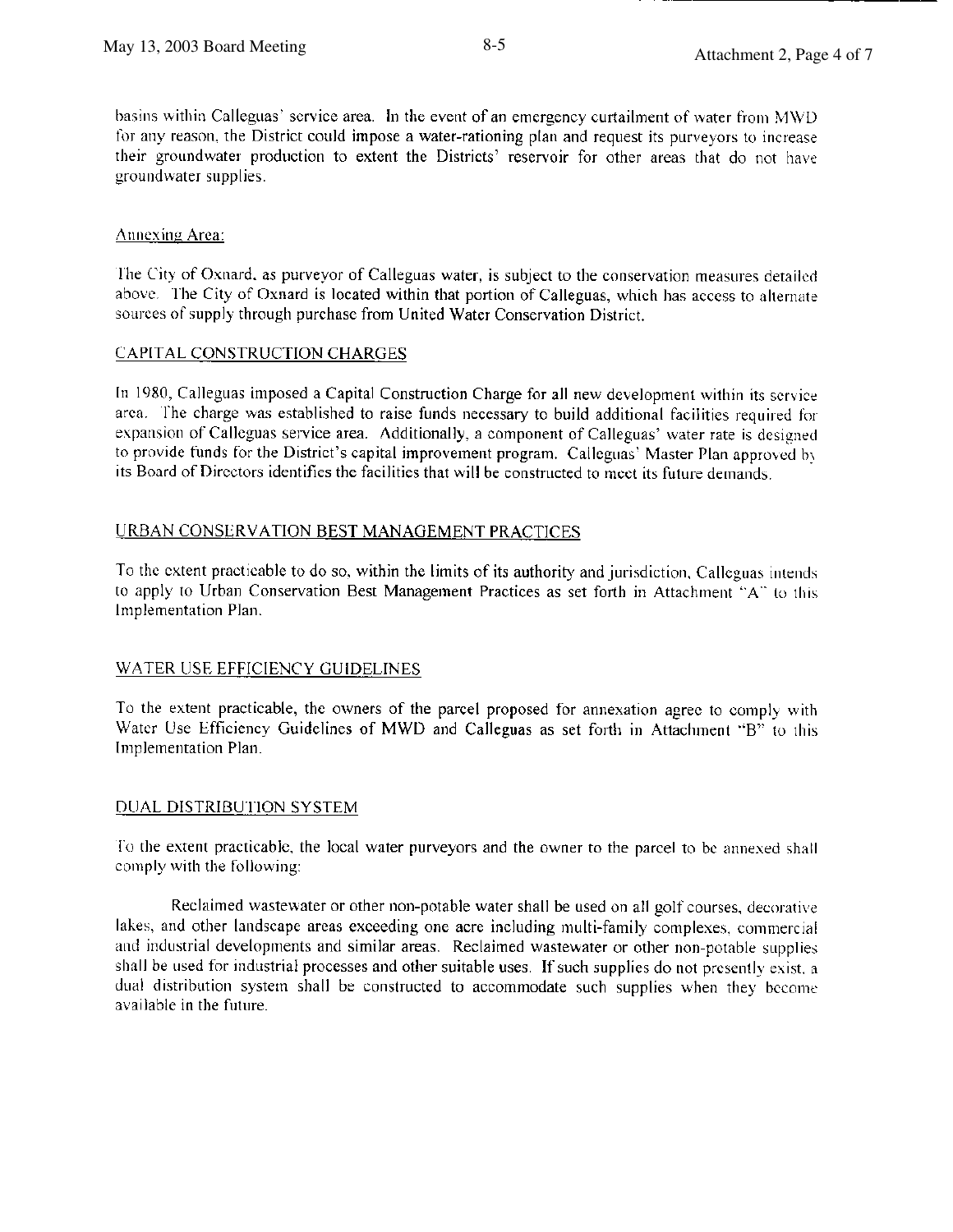# **COMPLIANCE**

Calleguas accepts the responsibility for assuring compliance with the provisions of Metropolitan's Water Use Efficiency Guidelines as indicated in Metropolitan's Administrative Code Section 3107 and shall report to Metropolitan regarding such compliance.

CALLEGUAS MUNICIPAL WATER DISTRICT

By:

Dr. Donald R. Kendall, General Manager

Date:  $\frac{3}{\sqrt{11}}$ 

CITY OF OXNARD

 $By_{-}$ 

Matthew G. Winegar, Director of Public Services

 $\frac{1}{1-\frac{1}{1-\frac{1}{1-\frac{1}{1-\frac{1}{1-\frac{1}{1-\frac{1}{1-\frac{1}{1-\frac{1}{1-\frac{1}{1-\frac{1}{1-\frac{1}{1-\frac{1}{1-\frac{1}{1-\frac{1}{1-\frac{1}{1-\frac{1}{1-\frac{1}{1-\frac{1}{1-\frac{1}{1-\frac{1}{1-\frac{1}{1-\frac{1}{1-\frac{1}{1-\frac{1}{1-\frac{1}{1-\frac{1}{1-\frac{1}{1-\frac{1}{1-\frac{1}{1-\frac{1}{1-\frac{1}{1-\frac{1}{1-\frac{1}{1-\frac{1}{1-\frac{1}{1-\frac{1$ 

F&A Airport Commerce Center, Ltd.

 $\text{By:}\_$ 

Jack E. Neely,

Date:  $\frac{1}{2}$   $\frac{1}{2}$   $\frac{1}{2}$   $\frac{1}{2}$   $\frac{1}{2}$   $\frac{1}{2}$   $\frac{1}{2}$   $\frac{1}{2}$   $\frac{1}{2}$   $\frac{1}{2}$   $\frac{1}{2}$   $\frac{1}{2}$   $\frac{1}{2}$   $\frac{1}{2}$   $\frac{1}{2}$   $\frac{1}{2}$   $\frac{1}{2}$   $\frac{1}{2}$   $\frac{1}{2}$   $\frac{1}{2}$   $\frac{1}{2}$   $\frac{1$ 

Date:  $\frac{1}{\sqrt{1-\frac{1}{2}} \cdot \frac{1}{2}}$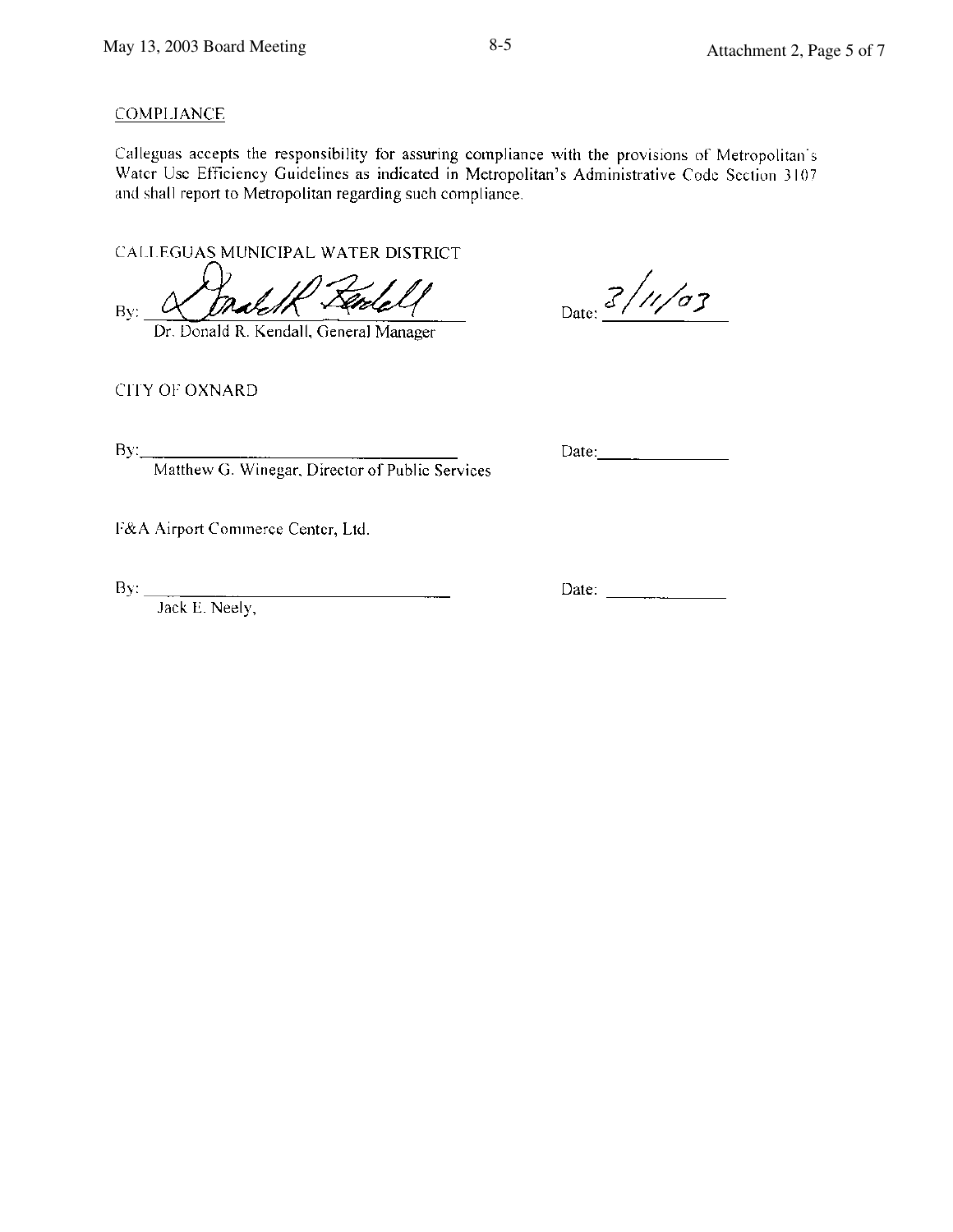### ATTACHMENT "A" URBAN CONSERVATION BEST MANAGEMENT PRACTICES

- 1. Interior and Exterior Residential and Governmental/Institutional Water Audits
- 2. a. Enforcement of ULFT Requirement in New Construction Beginning January, 1992
	- b. Support of State and Federal Legislation Prohibiting Sales of Toilets that use More Than 1.6 Gallons per Flush
	- c. Residential Plumbing Retrofits
- 3. Distribution System Water Audits, Leak Detection and Repair
- 4. Metering with Commodity Rates for All New Connections and Retrofit of Existing Connections
- 5. Large Landscape Water Audits and Incentives
- 6. Support of and Compliance with "Water Conservation in Landscaping Act" (AB325) for Commercial, Industrial, Institutional, Governmental and Multifamily Developments
- 7. Public Information
- 8. School Education
- 9. Commercial and Industrial Water Conservation
- 10. New Commercial and Industrial Water Use Review
- 11. Conservation Pricing
- 12. Support of and Compliance with "Water Conservation in Landscaping Act" (AB325) for Single **Family Homes**
- 13. Enactment and Enforcement of Water Waste Prohibition Ordinances
- 14. Designation of a Water Conservation Coordinator
- 15. Financial Incentives
- 16. Ultra Low Flush Toilet Requirements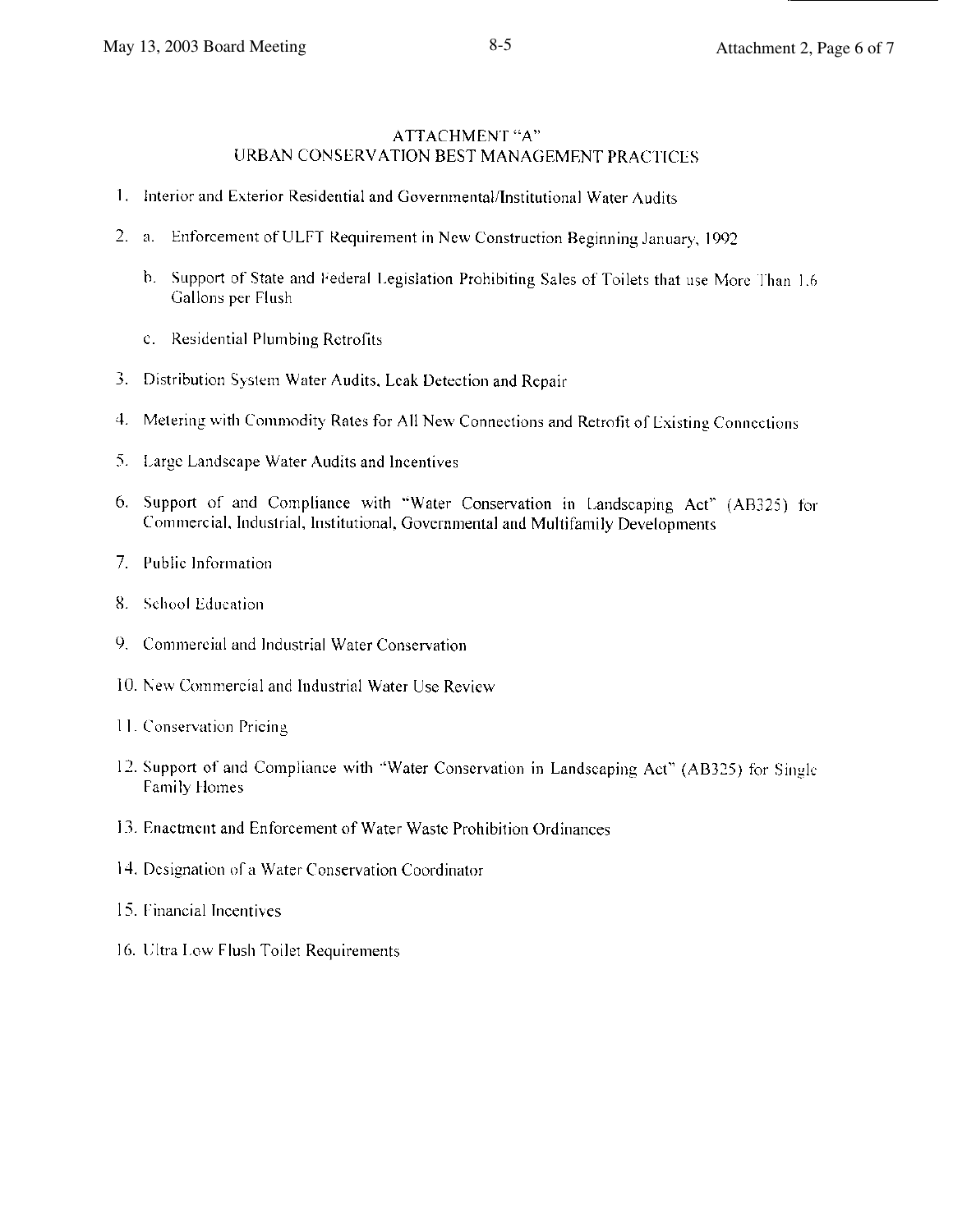## **ATTACHMENT B**

### MWD Administrative Code

### § 3107. Water Use Efficiency Guidelines

To the extent practicable, local water purveyors and owners of parcels, as appropriate, within an area for which a request for annexation is considered by the Board shall comply with the following:

- (a) Annual water demand shall be minimized by incorporating water conservation measures into the development plans. Use of local groundwater, surface water, and reclaimed wastewater supplies shall be maximized to reduce demands on the District.
- (b) Peak demands on the district shall be minimized by construction and operation of local storage and groundwater production facilities. In cases where the annexed area is served by an existing water delivery system, this provision may be satisfied by showing that these facilities will be added to the existing system.
- (c) Reclaimed wastewater or other non-potable water shall be used on all golf courses, decorative lakes, and other landscaped areas exceeding one acre. including multi-family complexes, commercial and industrial developments, and similar areas. Reclaimed wastewater and other non-potable supplies shall be used for industrial processes and other suitable uses. If such supplies do not presently exist, a dual distribution system shall be constructed to accommodate such supplies when they become available in the future.
- (d) "Best management practices" conservation measures, as identified by the District from time to time, shall be applied in all new and existing developments within the annexed area. AT least one model home constructed in each development within the annexed area shall demonstrate a water conserving landscape.
- (e) Local storage, groundwater production capacity, system interconnections, and other measures shall be able to sustain a 7-day interruption in service from the District.

The member public agency within which the annexed area is located shall be responsible for assuring compliance with these provisions and shall report to the District regarding such compliance.

MI 38538- October 9, 1990; amended by MI 39787- August 20, 1992; amended by MI 41898- May 14.1996.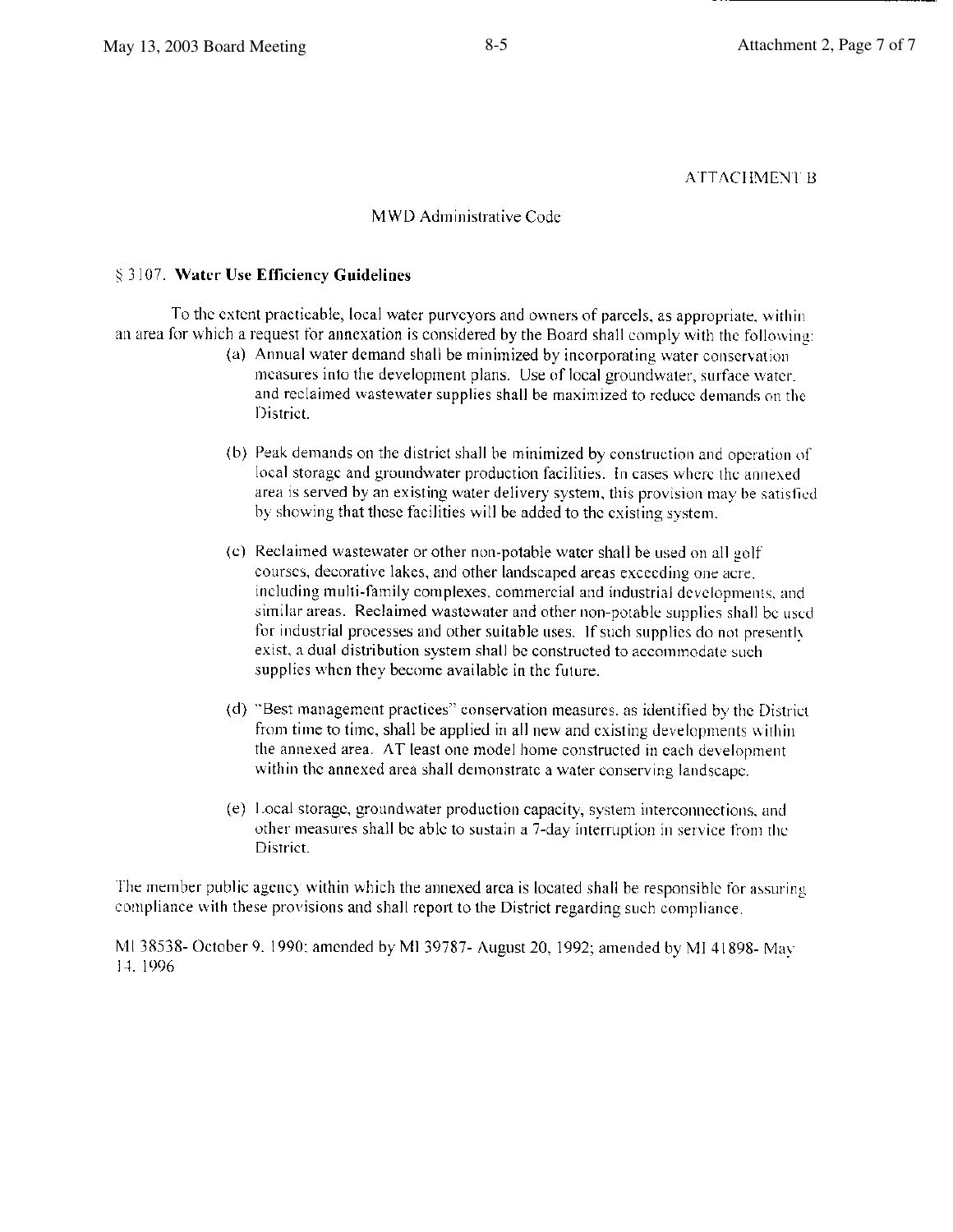### **RESOLUTION**

### RESOLUTION OF THE BOARD OF DIRECTORS OF THE METROPOLITAN WATER DISTRICT OF SOUTHERN CALIFORNIA GIVING NOTICE OF INTENTION TO IMPOSE WATER STANDBY CHARGES CONTINGENT UPON ANNEXATION

 WHEREAS, at the meeting of the Board of Directors ("Board") of The Metropolitan Water District of Southern California ("Metropolitan") on December 14, 1993, the Board approved the rate structure and additional revenue sources described in the board letter on the Financial Structure Study, dated December 1, 1993, including a readiness-to-serve charge;

WHEREAS, pursuant to § 134.5 of The Metropolitan Water District Act (the "Act"), a readinessto-serve charge may be collected as an availability service charge from the member public agencies within Metropolitan, or may be imposed as a water standby charge against individual parcels within Metropolitan;

 WHEREAS, under the Act, the water standby charge may be imposed on each acre of land or each parcel of land less than an acre within Metropolitan to which water is made available for any purpose by Metropolitan, whether the water is actually used or not;

 WHEREAS, certain member public agencies of Metropolitan including the Calleguas Municipal Water District ("Calleguas") have requested the option to provide collection of all or a portion of their readinessto-serve charge obligation through a Metropolitan water standby charge imposed on parcels within those member agencies;

 WHEREAS, the owner of the parcel identified in the attached Engineer's Report, dated April 2003 (the "Engineer's Report") has applied for annexation into Calleguas and Metropolitan;

 WHEREAS, upon annexation, Metropolitan water will be available to such properties and such parcels will receive the benefit of the projects provided in part with proceeds of Metropolitan water standby charges, as described in the Engineer's Report; and

 WHEREAS, Calleguas has requested that Metropolitan impose water standby charges on such properties at the rate specified in the Engineer's Report and provided herein, following annexation of such properties into Metropolitan;

 NOW THEREFORE, the Board of Directors of The Metropolitan Water District of Southern California does hereby resolve, determine and order as follows:

**Section 1.** That notice is hereby given to the public and to each member public agency of The Metropolitan Water District of Southern California of the intention of Metropolitan's Board to consider and take action at its meeting to be held on July 8, 2003, or such other date as the Board shall determine, on the Chief Executive Officer's (CEO) recommendation to impose a water standby charge for fiscal year 2003/04 on the properties described in the Engineer's Report attached hereto as Attachment "A" and incorporated herein by reference. A registered professional engineer certified by the state of California prepared the Engineer's Report.

**Section 2**. That the proposed water standby charge per acre of land, or per parcel of land less than an acre, as shown in the Engineer's Report, shall be \$9.58, which is equal to the amount of Metropolitan's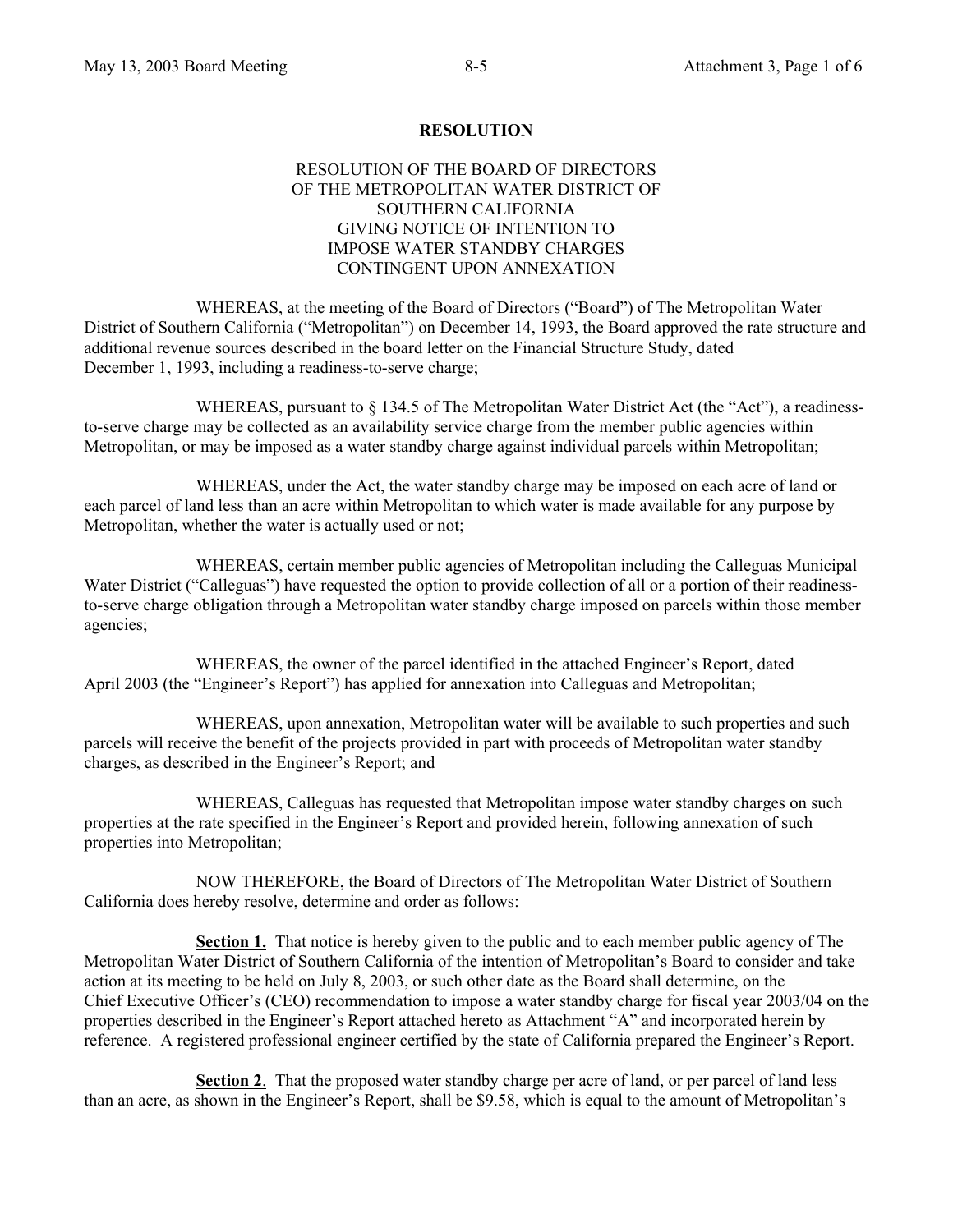existing standby charge on other properties located within the territory of Calleguas. The Engineer's Report separates the special benefits from the general benefits and identifies each of the parcels on which a special benefit is conferred. No charge on any parcel shall exceed the reasonable cost of the proportional special benefit conferred on that parcel.

**Section 3**. That the proposed water standby charge, if imposed following completion of the proposed Annexation No. 82, shall be collected on the tax rolls, together with the *ad valorem* property taxes which are levied by Metropolitan for the payment of pre-1978 voter-approved indebtedness, or at Metropolitan's election may be billed directly to the property owners. Any amounts so collected shall be applied as a credit against Calleguas' obligation to pay its readiness-to-serve charge. After such member agency's readiness-to-serve charge allocation is fully satisfied, any additional collections shall be credited to other outstanding obligations of such member agency to Metropolitan or future readiness-to-serve obligations of such agency.

**Section 4**. That the Executive Secretary is hereby directed to provide written notice of the proposed water standby charge by mail to the record owner of each property identified in the Engineer's Report not less than 45 days prior to the date of the public hearing identified in Section 5. Each notice shall be given in accordance with the requirements of Article XIII D, Section 4, of the California Constitution, and shall be in a form approved by the General Counsel. Each notice shall include an assessment ballot whereby the owner may indicate his or her name, reasonable identification of his or her parcel, and his or her support for or opposition to the proposed water standby charge. Each notice shall also include a description of the procedures for the completion, return and tabulation of ballots, which shall be in a form approved by the General Counsel.

**Section 5.** That the Board will meet in regular session at its meeting on July 8, 2003, or such other date as the Board shall determine, to hold a public protest hearing at which interested parties may present their views regarding the proposed water standby charges and the Engineer's Report. All written protests and comments presented at the hearings or received by the Executive Secretary on or before the conclusion of the public hearing which contain a description sufficient to identify the land owned by the landowners will be given due consideration by the Board before its final action on the proposed water standby charge, and all assessment ballots will be tabulated. If, upon the conclusion of the hearing, ballots submitted in opposition to the water standby charge (weighted according to the proportionate financial obligation of the affected property) exceed the ballots submitted in favor of the water standby charge, the water standby charge shall not be imposed.

**Section 6.** That imposition of the proposed water standby charges, if authorized by the Board following the public protest hearing, will be contingent upon completion of the concurrent annexation of Calleguas No. 82 to Metropolitan and Calleguas. If water standby charges are approved and such annexation is not completed in time to permit imposition of standby charges for fiscal year 2003/04, Metropolitan may levy standby charges at the rate stated in this resolution beginning in a subsequent fiscal year.

**Section 7.** That in the event that the water standby charge, or any portion thereof, is determined to be an unauthorized or invalid fee, charge or assessment by a final judgment in any proceeding at law or in equity, which judgment is not subject to appeal, or if the collection of the water standby charge shall be permanently enjoined and appeals of such injunction have been declined or exhausted, or if Metropolitan shall determine to rescind or revoke the water standby charge, then no further standby charge shall be collected within the territory described in the Engineer's Report and Calleguas shall pay its readiness-to-serve charge obligation to Metropolitan in full, as if imposition of such water standby charges had never been sought.

**Section 8.** That this Board finds that the intention to adopt proposed water standby charges provided in this Resolution is not defined as a project under the provisions of the California Environmental Quality Act (CEQA) and the State CEQA Guidelines, because it involves the creation of government funding mechanisms or other government fiscal activities which do not involve any commitment to any specific project which may result in a potentially significant physical impact on the environment (Section 15378 (b)(4) of the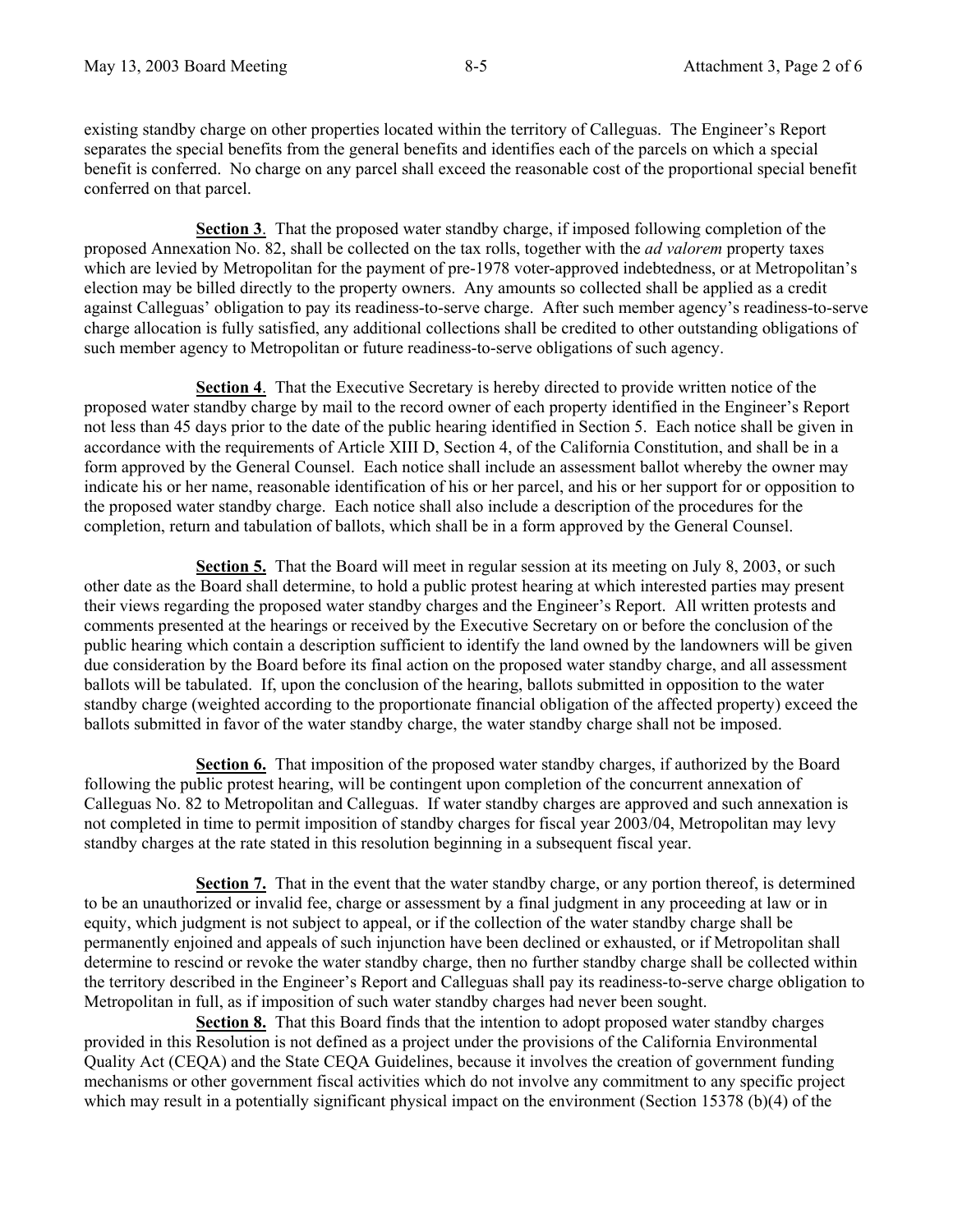State CEQA Guidelines). In addition, where it can be seen with certainty that there is no possibility that the proposed action in question may have a significant effect on the environment, the proposed action is not subject to CEQA (Section 15061(b)(3) of the State CEQA Guidelines). Prior to formal approval of the annexation and water standby charges from the Board, CEQA documentation will be prepared by the Lead Agency and processed in accordance with CEQA and the State CEQA Guidelines. As the Responsible Agency, Metropolitan's Board will then review and consider the CEQA documentation before taking action.

**Section 9.** That the CEO is hereby authorized and directed to take all necessary actions to satisfy relevant statutes requiring notice by mailing or by publication.

 I HEREBY CERTIFY that the foregoing is a full, true and correct copy of a resolution adopted by the Board of Directors of The Metropolitan Water District of Southern California, at its meeting held on May 13, 2003.

> Executive Secretary The Metropolitan Water District Of Southern California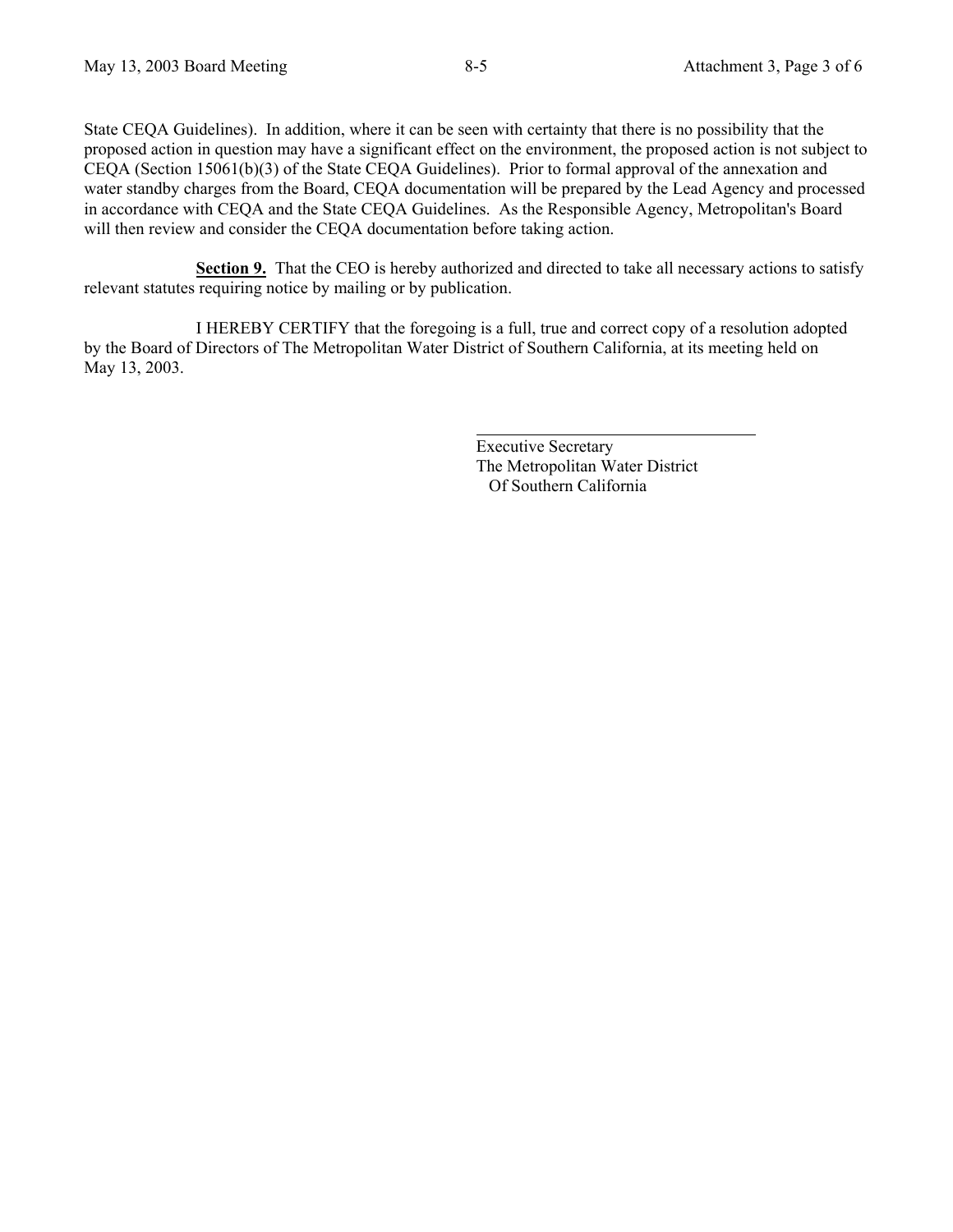### **Attachment to Resolution of Intention to Impose Standby Charges**

### **THE METROPOLITAN WATER DISTRICT OF SOUTHERN CALIFORNIA**

#### **ENGINEER'S REPORT**

**Supplement I** 

### **PROPOSED PROGRAM TO LEVY STANDBY CHARGES,**

### **CALLEGUAS MUNICIPAL WATER DISTRICT**

#### **ANNEXATION NO. 82**

**April 2003** 

#### **BACKGROUND**

This report is a supplement to The Metropolitan Water District of Southern California (Metropolitan) Engineer's Report for the Program to Levy Readiness-To-Serve Charge, including Local Option for Standby Charge during fiscal year 2003/04, dated December 2002, adopted by Metropolitan's Board on March 11, 2003 (Engineer's Report). A copy of the Engineer's Report is on file with the Executive Secretary. Metropolitan collects a readiness-to-serve charge (RTS) as an availability of service charge from the member public agencies. Member public agencies may request that Metropolitan collect a portion of their RTS obligation through Metropolitan's water standby charge. This supplement to the Engineer's Report satisfies the requirements of Proposition 218, the "Right to Vote on Taxes Act", approved by California voters November 5, 1996, which classifies standby charges as assessments on newly annexed properties.

### **DESCRIPTION OF ANNEXING AREA**

The Calleguas Municipal Water District (Calleguas) has requested that Metropolitan collect all or a portion of its RTS obligation through a Metropolitan water standby charge imposed on parcels within Calleguas service area boundary. The owners of property constituting proposed Annexation No. 82 have applied for annexation into Calleguas. Once the territory is annexed, Metropolitan water will be available to these parcels and these parcels will receive the benefit of the projects funded in part by Metropolitan water standby charges, as described in the Engineer's Report. Calleguas has requested that Metropolitan impose water standby charges on these properties at the rate specified in the Engineer's Report, following annexation of these properties into Metropolitan.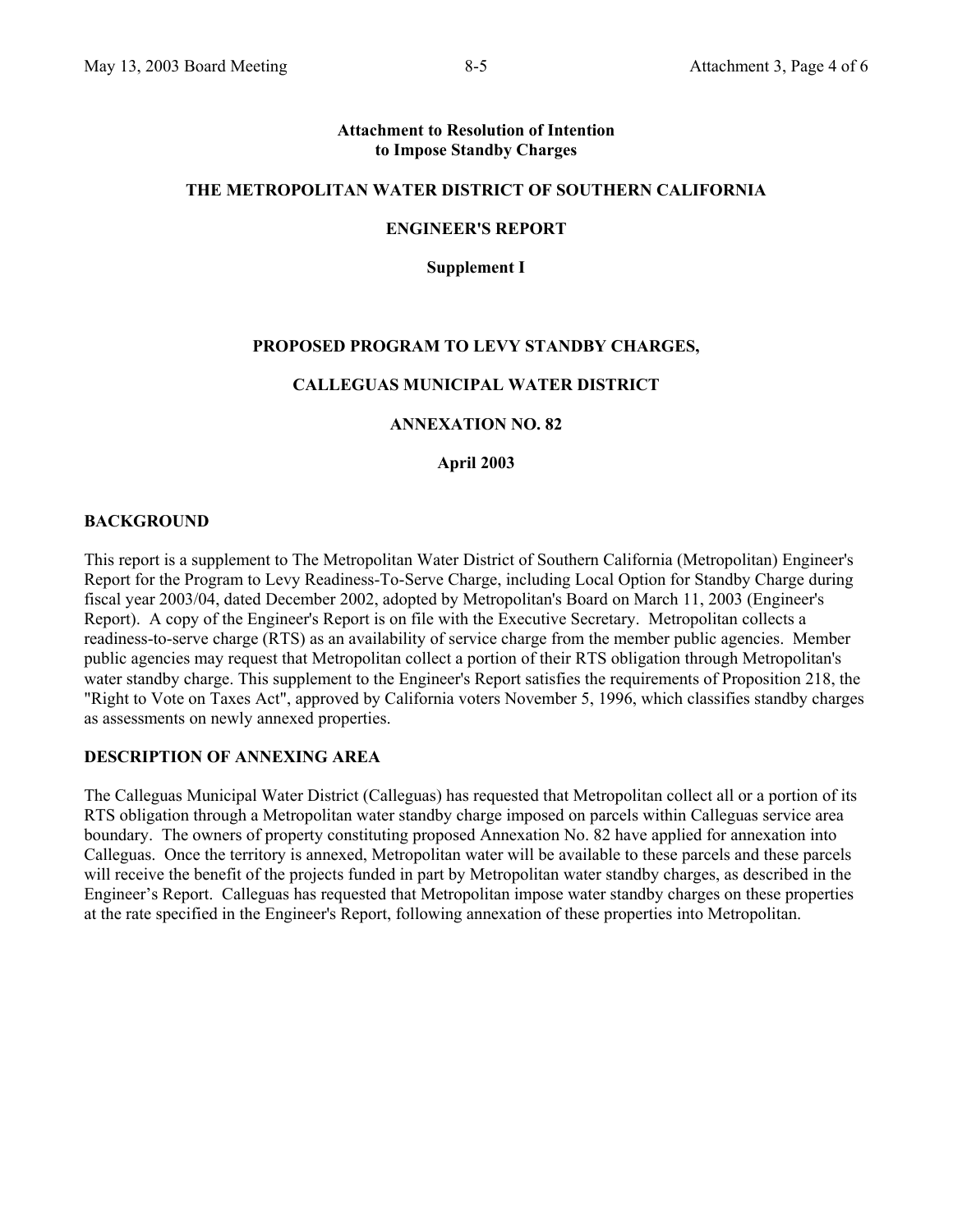### **COST BENEFIT OF THE ANNEXING AREA**

The properties identified in this report have applied for annexation into Metropolitan. Consent by the property owners to Metropolitan's levying of an annual water standby charge in the amount of \$9.58 per acre, or \$9.58 per parcel of less than one acre, is a condition to annexation of these properties into Calleguas and Metropolitan.

The following table lists the parcels included in Annexation No. 82 and the proposed water standby charge for fiscal year 2003/04.

| Parcel Number | <u>Acres</u> | <b>Standby Charge</b><br>(Fiscal Year 2003/04) |  |  |
|---------------|--------------|------------------------------------------------|--|--|
| 183-0-090-455 | 5.06         | \$48.47                                        |  |  |
| Total         | 5.06         | \$48.47                                        |  |  |

# **Table A Water standby charges for Annexation No. 82**

The estimated potential benefits of Metropolitan's water supply program that could be paid by a standby charge are approximately \$242 million for fiscal year 2003/04, as shown in Table 1 of the Engineer's Report. An average total standby charge of \$57.44 per acre of land or per parcel of less than one acre would be necessary to pay for the total potential program benefits within Metropolitan's service area. The Engineer's Report has estimated total benefits of this magnitude accrue to each acre of property and parcel within Metropolitan, as these properties are eligible to use water from the Metropolitan system. Because only properties located within Metropolitan's boundaries may receive water supplies from Metropolitan (except for certain contractual deliveries as permitted under Section 131 of the Metropolitan Water District Act), any benefit received by the public at large or by properties outside of the proposed area to be annexed is merely incidental.

Table 5 of the Engineer's Report shows that the distribution of standby charge revenues from the various member agencies would provide revenue of approximately \$42 million for fiscal year 2003/04. This total amount is less than projected collections from the RTS charge. Metropolitan will use other revenue sources, such as water sales revenues, RTS revenues (except to the extent collected through standby charges, as described above), interest income, and revenue from sales of hydroelectric power, to pay for the remaining program benefits. Thus, the benefits of Metropolitan's investments in water conveyance, storage, distribution and supply programs far exceed the recommended standby charge, thus ensuring that no parcel within Annexation No. 82 is assessed water standby charges in excess of the reasonable cost of the proportional special benefit conferred on that parcel.

### **SUMMARY**

The foregoing and the attached tables in the Engineer's Report describe the current benefits provided by the projects listed as mainstays to the water supply system for Metropolitan's service area. Calleguas has requested that a water standby charge be imposed on lands within Annexation No. 82 as a credit against Calleguas RTS obligation for fiscal year 2003/04, in the amount of \$9.58 per acre or parcel of less than one acre, to be levied by